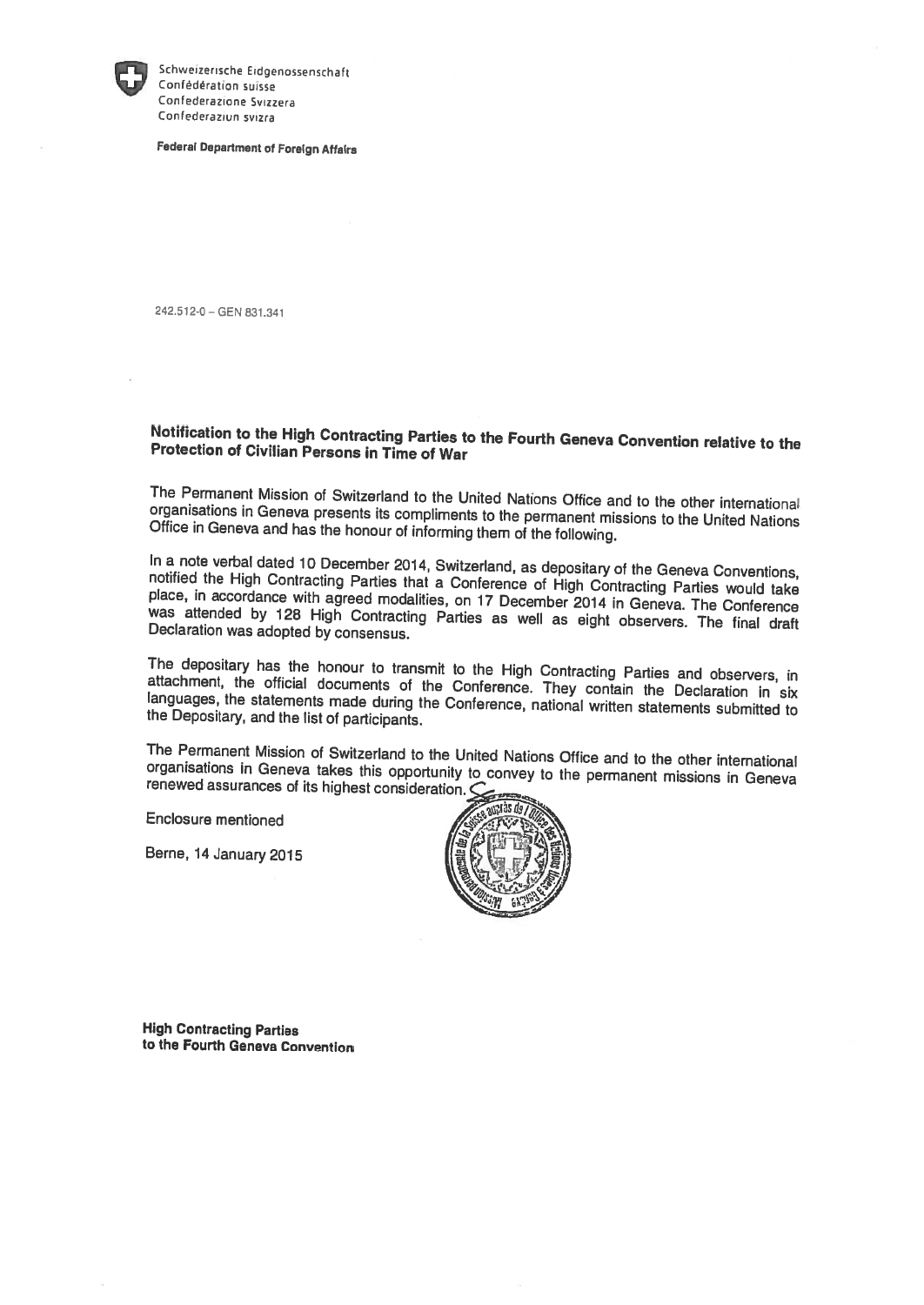Conference of High Contracting Parties to the Fourth Geneva Convention **Declaration** 

- 1. This Deciaration reflects the common understanding reached by the participating High Contracting Parties to the Conference of High Contracting Parties to the Fourth Geneva Convention on 17 December 2014, mindful of the recommendation by the United Nations General Assembly in resolution 64/10 of 1 December 2009.
- 2. The participating High Contracting Parties reaffirm the statement of the Conference of High Contracting Parties to the Fourth Geneva Convention of 15 July 1999 and the Deciaration of 5 December 2001.
- 3. The participating High Contracting Parties reiterate the need to fully respect the fundamental principies of international humanitarian law, according to which all parties to the conflict, and as such also non-State actors, must respect, at all times, inter alia, (1) the obligation to distinguish between civilians and combatants and between civilian objects and military objectives, (2) the principle of proportionality, and (3) the obligation to take all feasible precautions to protect civilians and civilian objects. In addition, the participating High Contracting Parties emphasize that no violation of international humanitarian Iaw by any party to <sup>a</sup> conflict can relieve the other party from its own obligations under international humanitarian law.
- 4. The participating High Contracting Parties emphasize the continued applicability and relevance of the Fourth Geneva Convention, which all High Contracting Parties have undertaken to respect and to ensure respect for in all circumstances. As such, they call on the Occupying Power to fully and effectively respect the Fourth Geneva Convention in the Occupied Palestinian Territory, including East Jerusalem. They also remind the Occupying Power of its obligation to administer the Occupied Palestinian Territory in a way which fully takes into account the needs of the civilian population while safeguarding its own security, and notably preserve its demographic characteristics.
- 5. The participating High Contracting Parties recall the primary obligation of the Occupying Power to ensure adequate supplies of the population of the occupied territory and that whenever it is not in a position to do so, it is under the obligation to allow and facilitate relief schemes. In that case, they further recall that all High Contracting Parties shall permit the free passage of humanitarian relief and shall guarantee its protection. In this regard, the participating High Contracting Parties reiterate their support to the activities of the ICRC, within its particular role conferred upon it by the Geneva Conventions, of UNRWA, and of other impartial humanitarian organizations, to assess and alleviate the humanitarian situation in the field. Beyond, all parties to the conflict, and as such also non-state actors, should make all possible efforts to allow and facilitate rapid and unimpeded passage of humanitarian relief for the population of the occupied territory.
- 6. The participating High Contracting Parties emphasize that all serious violations of international humanitarian law must be investigated and that all those responsible should be brought to justice.